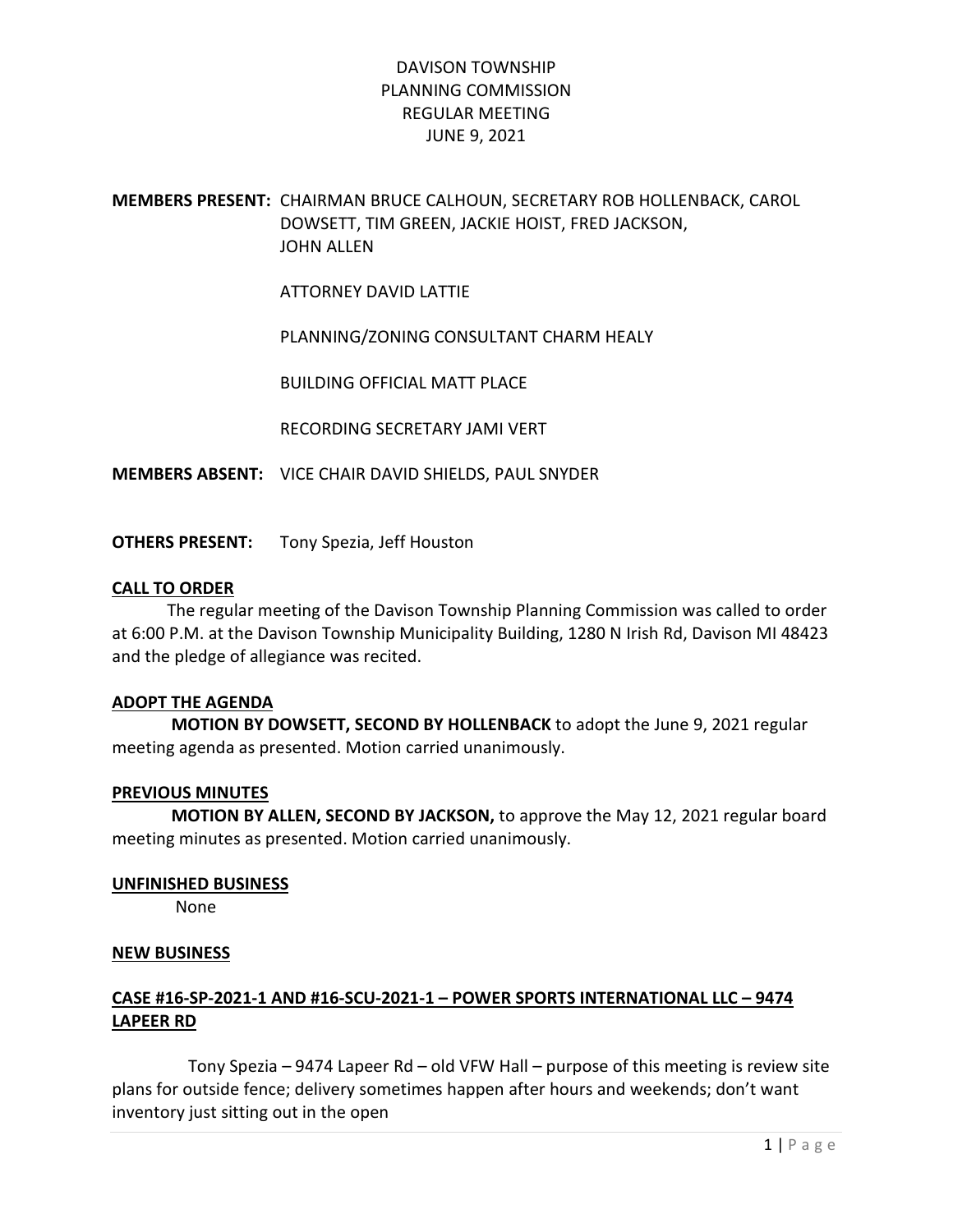Calhoun – will abstain from voting as he will be presenting

 Place – CASE #16-SCU-2021-1 – POWER SPORTS INTERNATIONAL LLC – 9474 LAPEER RD – applicant is requesting an outside storage area attached to the south (rear); area will be 136' x 32' and will be enclosed by a 6-foot-high shadow box screen fence painted gray; Building/Planning Department would support a recommendation of approval of this Amended Special Condition Use Permit for the following reasons:

- 1. The drawings submitted and reviewed by the staff reflect the requirements set forth in the Davison Township Zoning Ordinance
- 2. The amendment to the Special Condition Use Permit will be harmonious and in character with the surrounding land uses.

Allen – high shadow box

Calhoun – has wood slats on both sides; so, no matter what side you're looking at you won't see anything

Hoist – are these additions seeking approval

Calhoun – they were taken care of administratively

Calhoun – screen fence will help with the back of the building and serves a dual purpose

Dowsett – 6-foot-high we won't see any junk above that

Calhoun – no stacking of pallets

Dowsett – so it will be neat

Hollenback – no signs are going on the fence

Spezia – no, no signs

Calhoun - will accept a motion

MOTION BY DOWSETT to accept the recommendation for CASE #16-SCU-2021-1, SECOND BY JACKSON. Motion carried unanimously.

### CASE #16-SP-2021-1 – POWER SPORT INTERNATIONAL LLC – 9474 LAPEER RD

MOTION BY ALLEN to support CASE #16-SP-2021-1, SECOND BY JACKSON. Motion carried unanimously.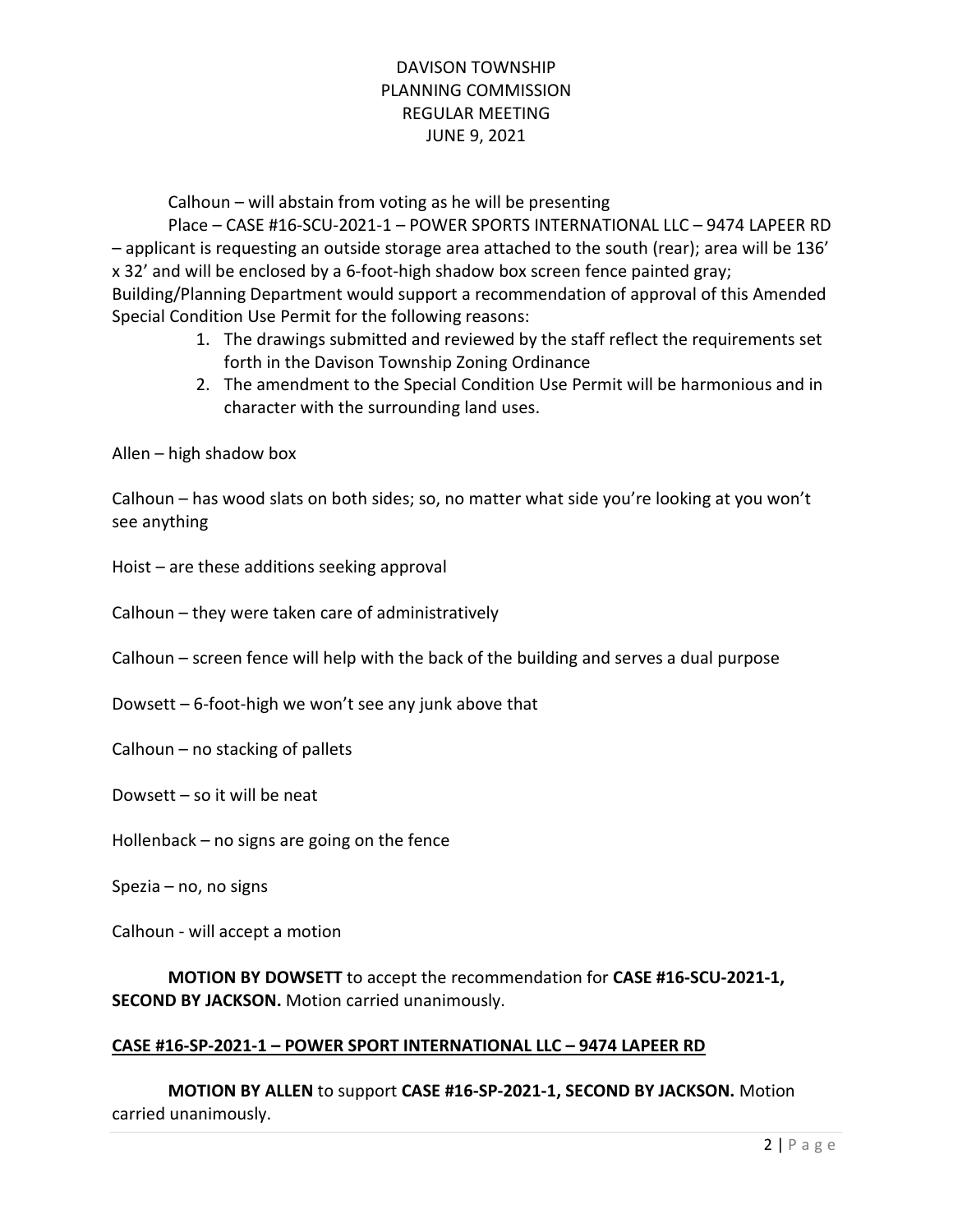## CASE #16-SP-2021-3 – REQUEST FOR RE-RENEWAL OF SITE PLAN FOR DAVISON CROSSINGS PHASE II – 9470 LAPEER RD

Jeff Houston – sold property three days ago; close July 6, 2021; new owner will do it right away; same site plan; submitted on behalf of new owner

Place – everything was previously approved; Building/Planning Department would support a recommendation of approval for renewal of this Conceptual Site Plan based on the following:

- 1. The site plan contains the information required by the Zoning Ordinance
- 2. Upon approval by the Planning Commission the applicant may proceed with preparation of the engineered drawings for the Genesee County agencies
- 3. The accessory building is to be removed before occupancy permit are issued to Phase II
- 4. The current landscaping needs maintenance. There are overgrown weeds at the rear of the building, trees on the frontage need pruning, detention pond needs to be cleaned out; along front wall

Jeff – will clean it up; short three trees in front; will replace

Calhoun – existing building to lease the building from the neighbors; possibly the building remaining if it is cleaned up; generate more tax revenue; parking does not seem to be required; could the building remain

Place – our recommendations that it still come down; you can bring that back up at a later date to be reconsidered

Calhoun – as long as the building department is open to that

MOTION BY JACKSON to support CASE #16-SP-2021-3 – for the recommendation of cleaning up and possibly leasing the building at a later date, SECOND BY ALLEN. Motion carried unanimously.

### PUBLIC COMMENT

Public comment period was opened up at 6:17 P.M. Public comment period closed at 6:17 P.M.

### INFORMATIONAL ITEMS

 Calhoun – any information on the house across from Menards Place – there is no talk of business; he does make wine in his barn Hollenback – what about the sidewalk in front of Taco Bell Place – finish the sidewalk; basin; not done yet